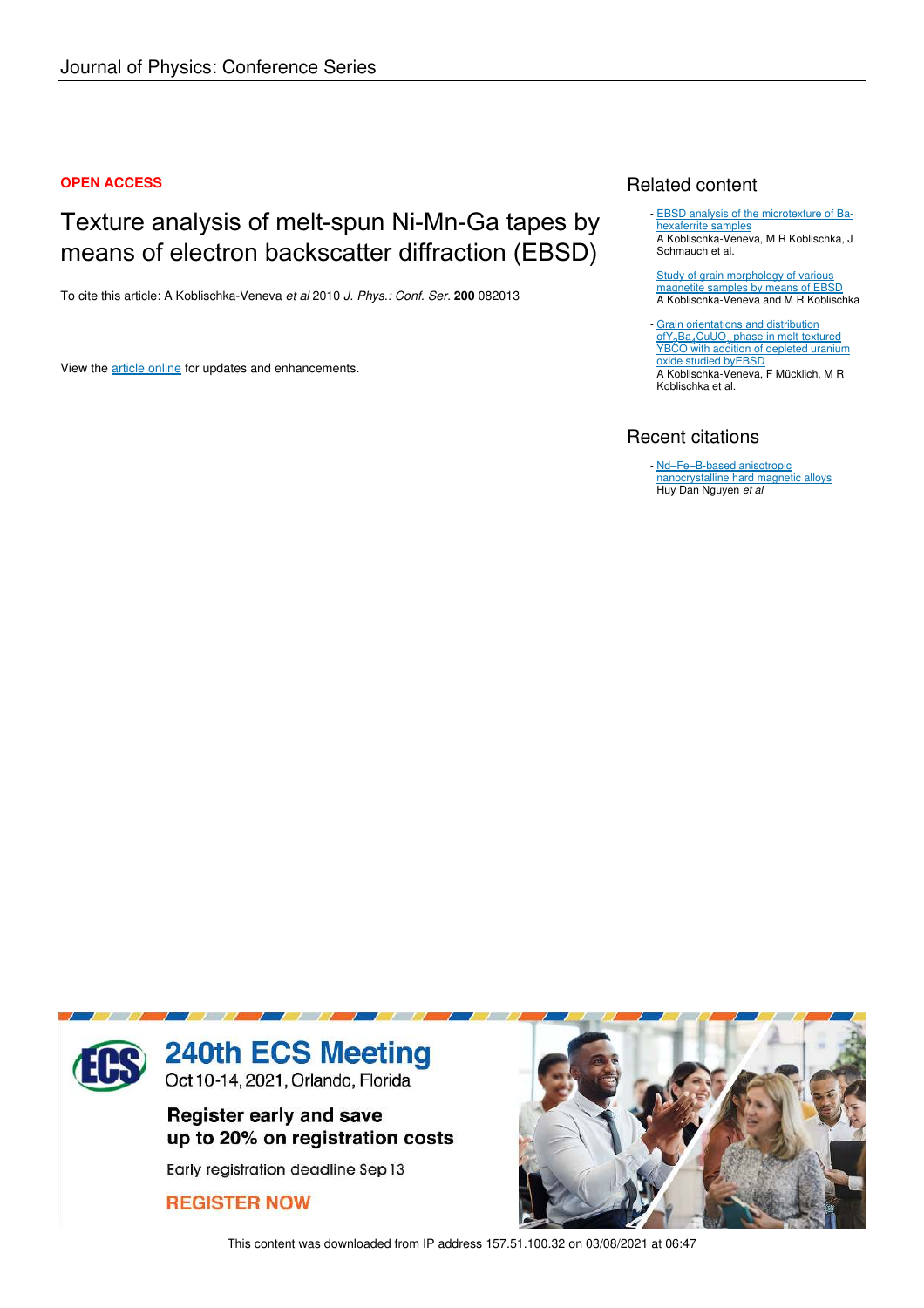Journal of Physics: Conference Series **200** (2010) 082013 doi:10.1088/1742-6596/200/8/082013

# Texture analysis of melt-spun Ni-Mn-Ga tapes by means of electron backscatter diffraction (EBSD)

### **A Koblischka-Veneva<sup>1</sup> , M R Koblischka<sup>2</sup> , J Schmauch<sup>3</sup> , A. Mitra<sup>4</sup> , and A K Panda<sup>4</sup>**

<sup>1</sup>Functional Materials, Saarland University, D-66123 Saarbrücken, Germany <sup>2</sup>Experimental Physics, Saarland University, D-66123 Saarbrücken, Germany <sup>3</sup>Technical Physics, Saarland University, D-66123 Saarbrücken, Germany <sup>4</sup>Materials Science and Technology Division, National Metallurgical Laboratory, Jamshedpur 831007, India

a.koblischka-veneva@mx.uni-saarland.de

**Abstract**. A texture analysis is performed by means of the electron-backscatter diffraction technique (EBSD) on melt-spun ribbon-like samples of the composition  $Ni_{52,5}Mn_{24,5}Ga_{23}$  (at.-%) were prepared. A dedicated surface treatment is required in order to achieve high quality Kikuchi patterns. For this purpose, mechanical polishing plus ion polishing was employed. EBSD analysis and transmission electron microscopy revealed that the samples have a polycrystalline, granular morphology, with grain sizes around  $1 - 2 \mu m$ . Several larger grains being present in the region selected for EBSD analysis, and many small grains are found, even embedded in the larger ones. The larger grains exhibit a common direction of elongation, yielding to a specific texture.

#### **1. Introduction**

 The microstructure in ferromagnetic shape memory alloys (FSMA) and the respective details of it play an important role for the development of effective switching elements. A detailed analysis of the texture is, therefore, an important source of information [1,2]. The rapid solidification route has been explored to prepare Ni-Mn-Ga FSMA in the form of ribbons. The material preparation in this way is much faster than the conventional techniques and provides the possibility to tune the phase composition by means of controlling cooling rate and composition [3,4]. For the melt-spun FSMA samples, the texture analysis is even more important. The electron-backscatter diffraction (EBSD) technique is very suitable for a detailed microstructural analysis as also details within the individual grains can be resolved. In this way, individual grain orientations and the structure of the twin boundaries can be obtained.

#### **2. Experimental procedure**

Melt-spun ribbon-like samples of the composition  $Ni_{52,5}Mn_{24,5}Ga_{23}$  (at.-%) were prepared at the National Metallurgic Laboratory [3,4]. TEM analysis revealed that the samples have a granular morphology, with grain sizes of the order of  $1 - 2 \mu$ m. The as-spun ribbon showed dominant L2(1) austenitic (cubic) structure with a splitting of the primary peak in the X-ray diffractogram indicating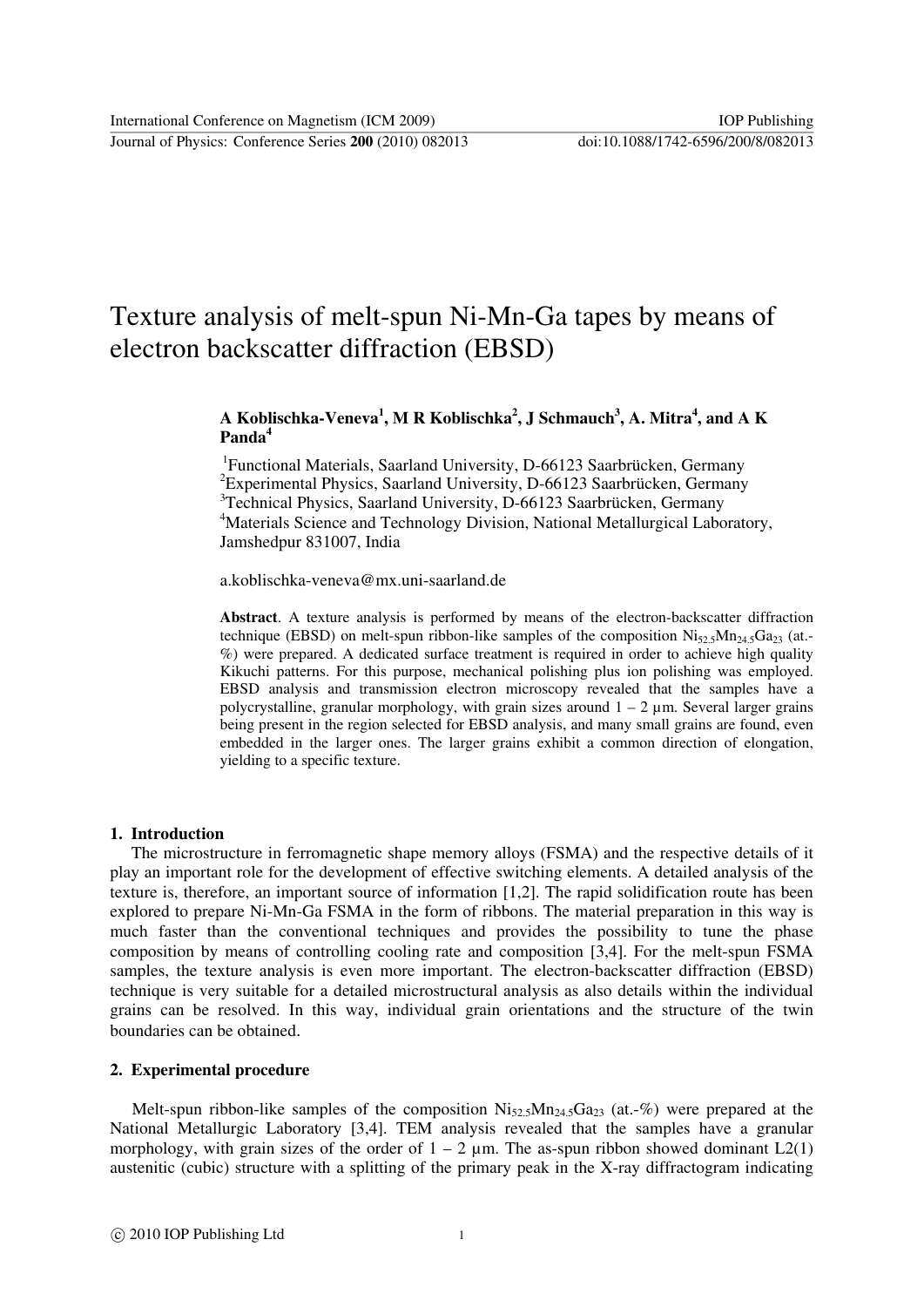Journal of Physics: Conference Series **200** (2010) 082013 doi:10.1088/1742-6596/200/8/082013

the existence of a martensitic phase (see Fig. 3). The Curie temperature of the as-spun ribbon was determined to be 302 K. In order to further improve the surface quality, ion-polishing was carried out employing 5 keV Ar-ions for about 1 min. The resulting surfaces are then well suited for the EBSD measurements. The EBSD system employed here consists of a FEI dual beam workstation (Strata DB 235) equipped with a TSL EBSD unit [5]. The voltage is 20 kV, and the Kikuchi patterns are recorded using a DigiView camera system. To produce a crystallographic orientation map, the electron beam is scanned over a selected surface area and the resulting Kikuchi patterns are indexed and analysed automatically. An image quality (IQ) parameter and a confidence index (CI) are recorded for each Kikuchi pattern. The dimensionless IQ parameter is the sum of the detected peaks in the Hough transform employed in the image recording; the CI value yields information about how exact the indexation was carried out; the value ranges between 0 and 1. A detailed description of the measurement procedure can be found in Ref. [6]. The working distance was set to 10 mm. International Conference on Magnetism (ICM 2009)<br>
Journal of Physics: Conference Striss 2001 (001) 002013<br>
Uncertained the existence of a maternstitic phase (see Fig. 3). The Curie temperature of the as-spun ribbon was<br>
d



**Figure 1**. Kikuchi patterns of the austenitic cubic phase (a-d), SEM image under EBSD conditions (e) and IQ map (f).

#### **3. Results and discussion**

 Figure 1 illustrates what can be achieved concerning the quality (intensity) of the recorded Kikuchi patterns. Image (a) is what is obtained from the sample after mechanical polishing. Figure 1 (b) presents the result after ion-beam polishing (5 keV Ar-ions, 30 s) and (c) additional image processing. Figure 1 (d) presents the indexation of the Kikuchi pattern. Figure 1 (e) presents a SEM image obtained under EBSD conditions (70° tilt to the electron beam), and (f) gives the image quality (IQ) map which resembles a backscattered electron image.

 Figure 2 gives the inverse pole figure (IPF) maps in (0 0 1), (1 0 0) and (0 1 0) directions. The colour code for these maps is given in the stereographic triangle below the map. The chosen EBSD step size is 100 nm, so we do not expect to see a contribution of the martensitic phase, which is, according to the TEM analysis [3], located at the grain boundaries. This will be analysed in further experiments. Here, we can see from the maps that in (b,c) the colours are not so widespread as in (a), which indicates a different type of texture. This becomes even more pronounced when regarding the respective pole figures given in Fig. 3, where the [1 0 0] direction shows a ring, indicating a texture in the rolling direction (RD) as expected from a melt-spun tape.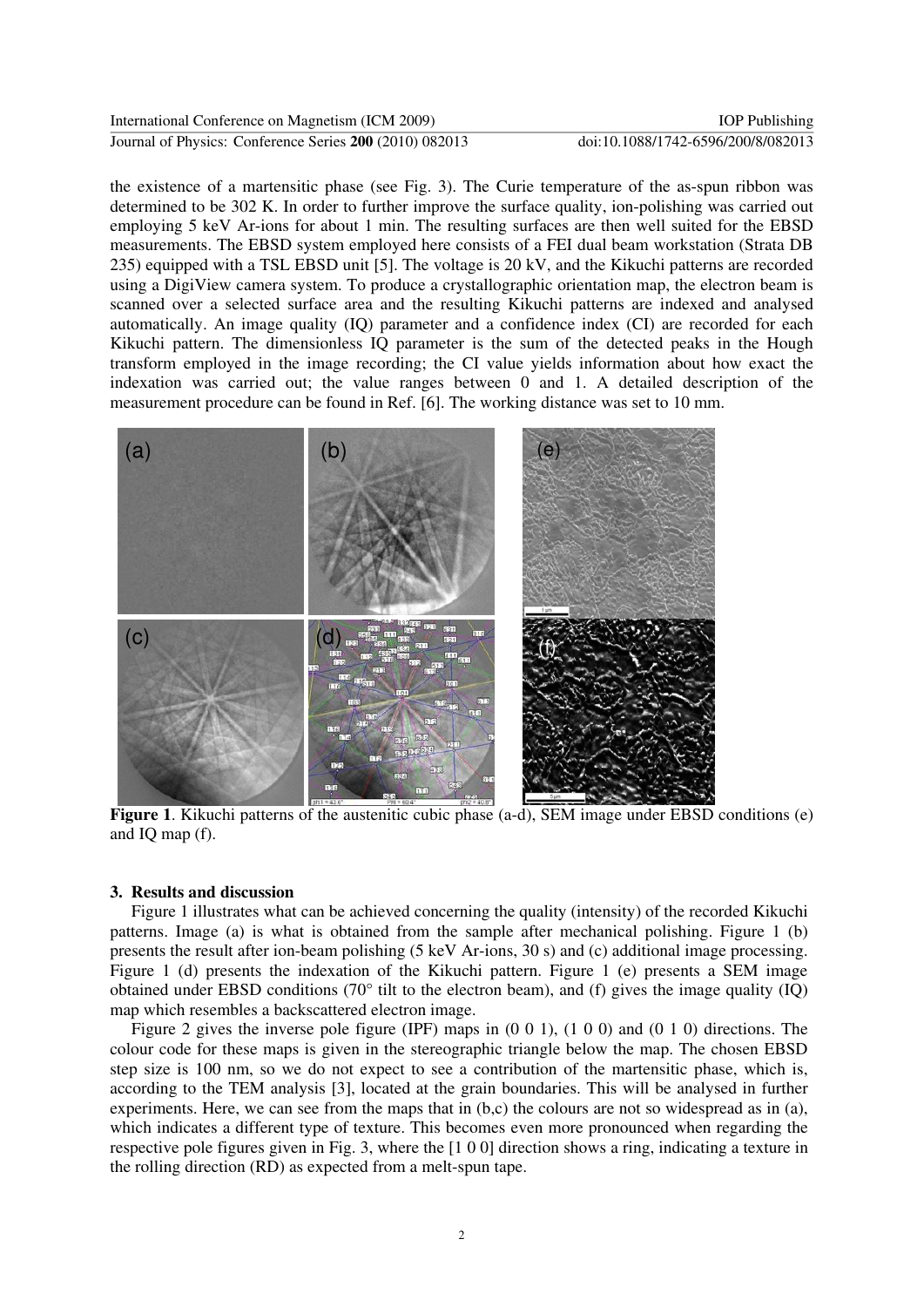Journal of Physics: Conference Series **200** (2010) 082013 doi:10.1088/1742-6596/200/8/082013



**Figure 2.** IPF maps in [0 0 1], [1 0 0] and [0 1 0] directions, respectively. The colour code for the orientation is given in the stereographic triangle.



**Figure 3**. (left) Pole figures in [0 0 1], [1 0 0] and [1 1 0] directions, as determined from the EBSD maps, and (right) X-ray analysis, indicating a small contribution of the martensitic phase.

 Figure 3 also gives the X-ray analysis of the investigated sample. Only a small contribution of the martensitic phase is seen here, which justifies the EBSD analysis of only the austenitic phase.

 The grain size map of Fig. 4 reveals that there is a large number of grains with a grain diameter of about 0.3 µm (white/light gray), but there are several distinct larger grains with a grain diameter ranging between  $1.2 - 1.7 \mu m$  (represented in black). The map of Fig. 4 further shows the EBSDdetermined misorientation angles. The colour code for these misorientations is given in rainbow colors as given in the respective histogram. There is a large number of small-angle misorientations (blue) being present in the selected area, but also a distinct secondary maximum at about  $45^{\circ}$  –  $50^{\circ}$ misorientation (dark orange).